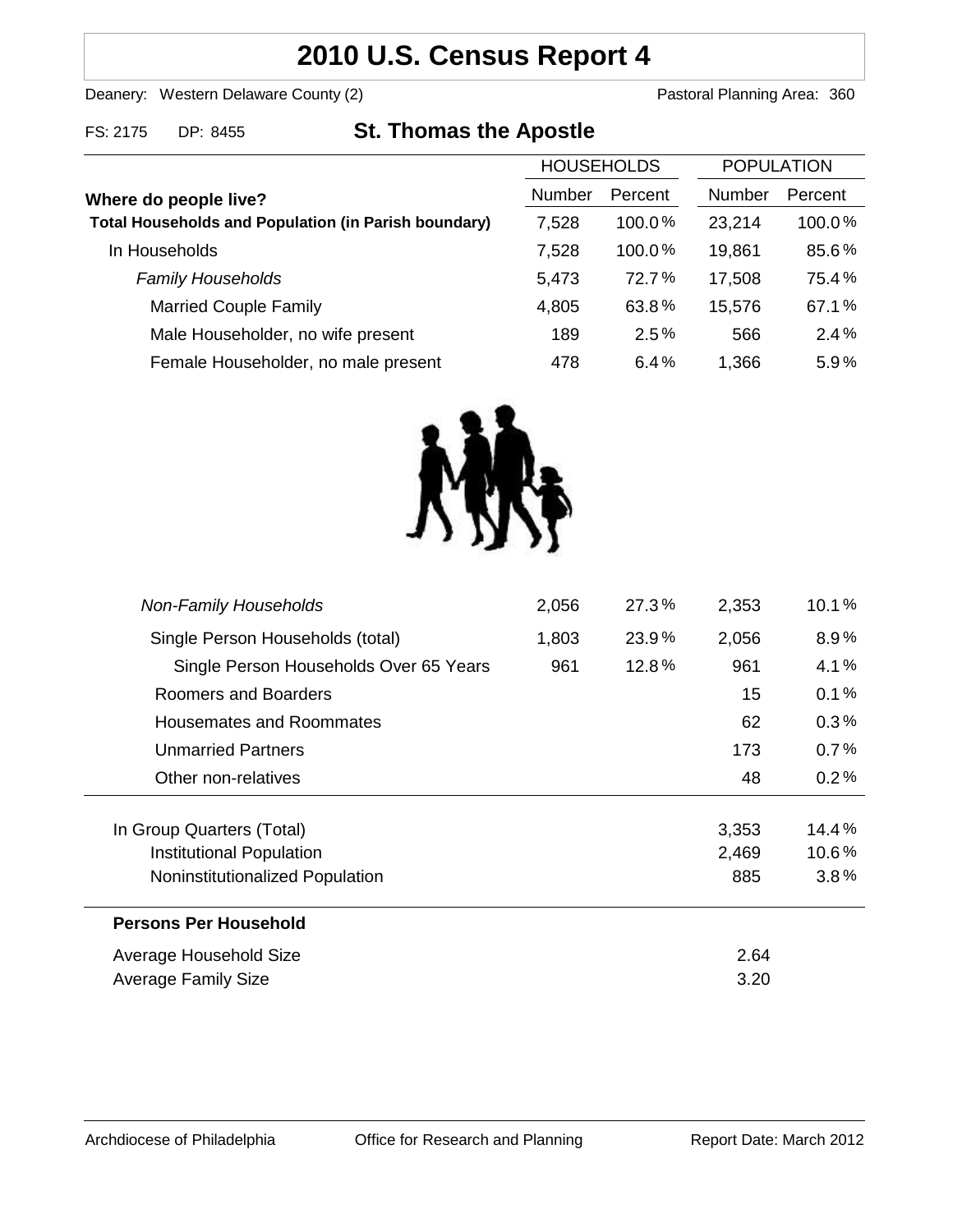## **2010 U.S. Census Report 4**

Deanery: Western Delaware County (2) Deanery: Western Delaware County (2)

### FS: 2175 DP: 8455 **St. Thomas the Apostle**

|                                                      | <b>POPULATION</b> |         |
|------------------------------------------------------|-------------------|---------|
| Where do Children - Under Age 18 Live?               | Number            | Percent |
| Total Children - Under Age 18 (in Parish boundary)   | 5,563             | 100.0%  |
| In Households                                        | 5,050             | 90.8%   |
| Householder or spouse is under 18                    | 3                 | 0.1%    |
| With Related:                                        |                   |         |
| Married-Couple Family                                | 4,337             | 78.0%   |
| Male Householder, No Wife Present                    | 135               | 2.4%    |
| Female Householder, No Husband Present               | 358               | 6.4%    |
| <b>Other Related Householder</b>                     | 29                | 0.5%    |
| <b>With Non-Relatives</b>                            | 36                | 0.7%    |
| <b>Grandparent Householder</b>                       | 152               | 2.7%    |
| In Group Quarters                                    | 513               | 9.2%    |
| Institutionalized population                         | 511               | 9.2%    |
| Noninstitutionalized population                      | 1                 | 0.0%    |
| Where do Adults - Age 65 and Older - Live?           |                   |         |
| Total Adults - Age 65 and Older (in Parish boundary) | 3,707             | 100.0%  |
| In Households                                        | 3,363             | 90.7%   |
| Family Households:                                   | 2,316             | 62.5%   |
| Is Householder or Spouse                             | 2,048             | 55.2%   |
| With Other Relative Householder                      | 35                | 0.9%    |
| With Non-Related Householder                         | 6                 | 0.2%    |
| is Parent                                            | 126               | 3.4%    |
| is Parent-in-Law                                     | 101               | 2.7%    |
| In Non-family Households:                            | 1,047             | 28.3%   |
| Male Living Alone                                    | 220               | 5.9%    |
| Male not Living Alone                                | 24                | $0.6\%$ |
| Female Living Alone                                  | 741               | 20.0%   |
| Female not Living Alone                              | 22                | 0.6%    |
| Other                                                | 41                | 1.1%    |
| In Group Quarters                                    | 344               | 9.3%    |
| Institutionalized population                         | 320               | 8.6%    |
| Noninstitutionalized population                      | 24                | 0.6%    |
| Housing Units in the Parish boundary                 |                   |         |
| <b>Total Housing Units</b>                           | 7,999             | 100.0%  |
| Occupied                                             | 7,528             | 94.1%   |
| Owner-Occupied                                       | 6,062             | 75.8%   |
| Renter-Occupied<br>Ш                                 | 1,466             | 18.3%   |
| Vacant                                               | 471               | 5.9%    |

Archdiocese of Philadelphia **Office for Research and Planning** Report Date: March 2012